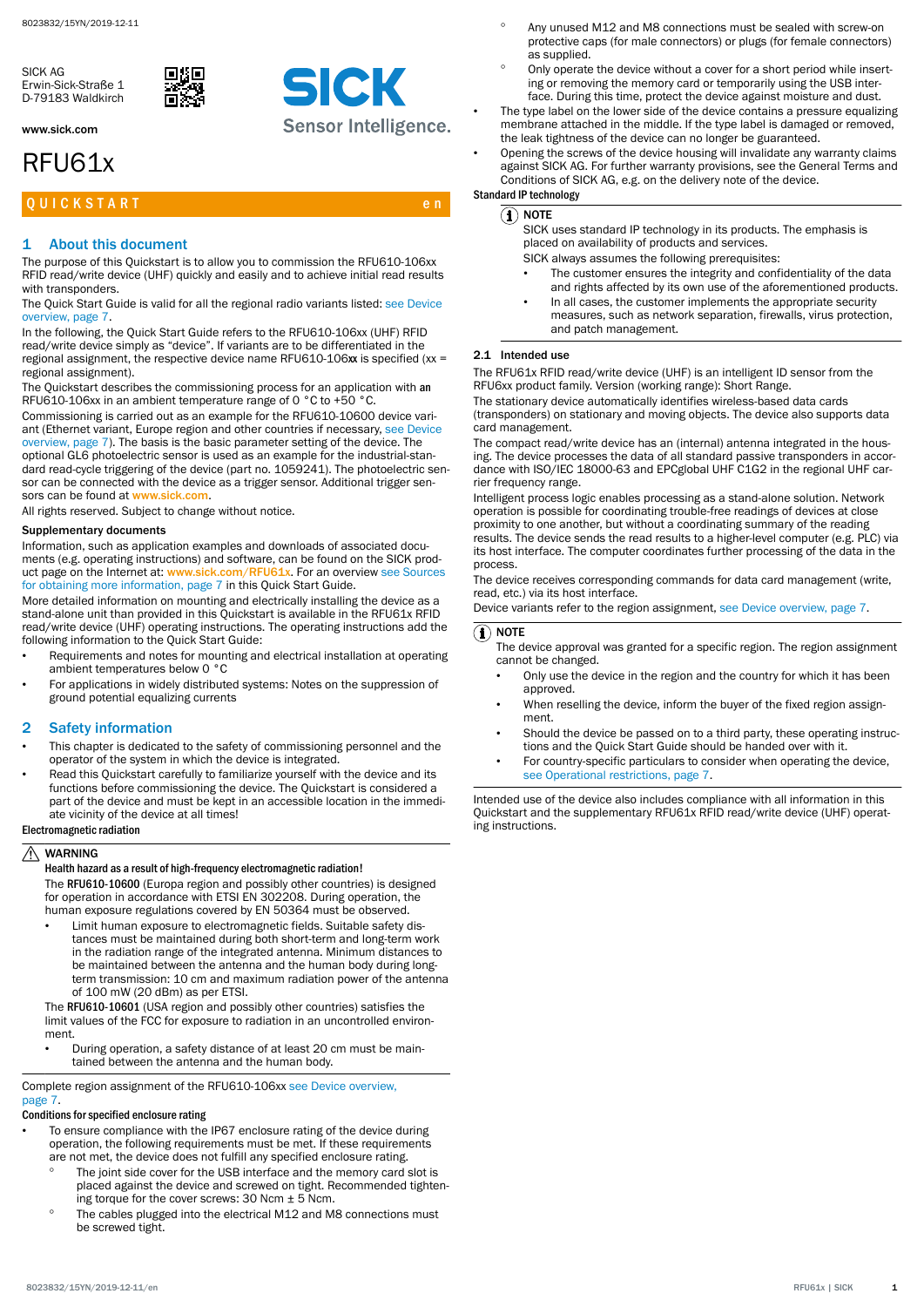# <span id="page-1-0"></span>3 Device description



*Figure 1: Dimensional drawing of the RFU610-106xx, unit: mm (inch), decimal separator: period*

- 
- 1 Connection 1: Power (male connector, M12, 4-pin, A-coded)<br>
2 Connection 3: Trigger (female connector, M8, 4-pin, coded)<br>
3 Connection 2: PoE (female connector, M12, 8-pin, X-coded)<br>
4 Slot for microSD memory card 2 Connection 3: Trigger (female connector, M8, 4-pin, coded)
- 3 Connection 2: PoE (female connector, M12, 8-pin, X-coded)
- 
- 4 Slot for microSD memory card<br>5 "USB" connection (female con 5 "USB" connection (female connector, 5-pin, Micro B type). The USB interface is only for temporary use as a service interface.
- 6<br>
6 Side type label<br>
7 Optics cover wi<br>
8 4 x multi-colore
- Optics cover with integrated antenna
- $\overline{8}$  4 x multi-colored LED (status)<br>  $\overline{9}$  4 x multi-color LED (process fe
- $\frac{9}{10}$  4 x multi-color LED (process feedback)<br> $\frac{1}{10}$  2 x M5 threaded mounting holes. 6 mm
- 2 x M5 threaded mounting holes, 6 mm deep, for attaching the mounting straps
- à 2 x M5 blind tapped holes, 7 mm deep, for alternative mounting of the device
- **<sup>1</sup> EXECUTE:** type label with integrated pressure compensation membrane
- â 2 x screw (M2,5 socket screw), captive, for side cover



# *Status displays*

| Advertisement | <b>LED</b> | Color | <b>Status</b>                                                                                                                                                                                                                                                                        |
|---------------|------------|-------|--------------------------------------------------------------------------------------------------------------------------------------------------------------------------------------------------------------------------------------------------------------------------------------|
| Ready         | Lights up  | Green | The device is ready for use.                                                                                                                                                                                                                                                         |
|               | Lights up  | Red   | The device is not ready for use: hardware fault                                                                                                                                                                                                                                      |
|               | Flashing   | Green | PROFINET operation (single port):                                                                                                                                                                                                                                                    |
|               | Flashing   | Red   | The LEDs flash cyclically and alternating 4 x red, 1<br>x green.<br>The device attempts to establish a connec-<br>tion to a PLC (IO controller)<br>$-$ or $-$<br>During operation: the connection between<br>$\bullet$<br>the device and the PLC (IO controller) is inter-<br>rupted |
| <b>RF</b>     | Lights up  | Green | The UHF field is switched on.                                                                                                                                                                                                                                                        |
|               | Lights up  | Red   | Fault: integrated antenna or RF part.                                                                                                                                                                                                                                                |
| Link/Act      | Lights up  | Green | Data traffic on the Ethernet interface                                                                                                                                                                                                                                               |
| microSD       | Lights up  | Green | The memory card is inserted and ready for opera-<br>tion.<br>In this state, the device can either write data<br>٠<br>to the memory card or read data on the card.<br>If the LED lights up, however, this does not<br>$\bullet$<br>indicate that the device is accessing the<br>card! |

| <b>Advertisement</b> | <b>LFD</b> | Color      | <b>Status</b>                                                                                                                                                                                                               |
|----------------------|------------|------------|-----------------------------------------------------------------------------------------------------------------------------------------------------------------------------------------------------------------------------|
|                      | Lights up  | Red        | The memory card is inserted.<br>However, the device cannot read data on the<br>memory card.<br>Possible causes:<br>The memory card does not contain any data<br>The content is not readable<br>The memory card is defective |
|                      | Lights up  | Orange $1$ | A function is started with SOPAS ET which<br>requires a memory card for writing. However, the<br>memory card is not connected.                                                                                              |

1) Prerequisite: In SOPAS ET, the "SD card required" function has been activated under the "Service" user level.

# 3.3 Memory card (optional accessory)

The device can execute the following functions on the plug-in microSD memory card:

- Cloning function: If a MicroSD memory card is present, the device automati‐ cally saves its internal parameter set on the memory card as well. This procedure is carried out in the framework of the recommended storing concept for the device parameter sets. Storing the internal parameter set with the "permanent" option triggers the cloning function. The function is used, among other things, to conveniently transfer the parameter set to an replacement device of the same type in the event of a fault.
- Data logging: The device continuously records read diagnosis data after the first manual start, e.g. via SOPAS ET. If the function is permanently set, the device automatically resumes recording after a restart.

# $\Omega$  note

#### Recommendation:

Use an empty memory card to save a parameter set for the first time. If nec‐ essary, check the contents of the card on the PC using a card reader and delete if necessary.

The microSD memory card is not included in the scope of delivery. Only use types approved by SICK to ensure reliable function of the memory card, see [www.sick.com/RFU61x](http://www.sick.com/RFU61x). The memory card has no write protection that can be activated.

### Inserting the memory card

# $\left(\widehat{\mathbf{I}}\right)$  note

- Possible data loss or irreparable damage to the memory card!
- The device does not signal access to the card.
- Only use the memory card when the device power is off.
- Do not remove the memory card or switch off the supply voltage while the following functions are taking place in the device:
	- Storage of parameter values with the SOPAS ET configuration software with the "Permanent" option
	- Functions have been started that access the memory card (e.g. concurrent logging of data)
- To remove the memory card safely during operation, select the Remove SD card function under Analysis/MicroSD memory card and wait for SOPAS ET to provide confirmation.

The card slot can be accessed on the device behind the plastic foil, see Device description, page 2.

Maintaining enclosure rating IP67: [see Safety information, page 1.](#page-0-0)

- 1. Switch off the supply voltage to the device.
- 2. Loosen both screws on the cover.
- 3. Carefully fold up the cover.
- 4. Making sure it is in the correct position, insert the memory card into the card slot until it locks into place. When doing so, orient the contacts forwards and downwards as per the symbol on the device.
- 5. Screw the cover back on. Recommended tightening torque for the cover screws: 30 Ncm ± 5 Ncm.
- 6. Switch on the supply voltage for the device.
- 7. Once it is switched on, the device automatically detects the presence of a memory card and, depending on the card's content, behaves as follows:
	- If the memory card is empty or if does not contain a parameter set that can be interpreted by the device: the device saves its currently valid internal parameter set to the card (provided there is sufficient storage space) and starts with the internal parameter set.
	- If the card contains a parameter set that can be interpreted by the device:

the device overwrites the currently valid internal parameter set with this external parameter set.

The goal is for the internal parameter set and the parameter set saved externally to always be identical.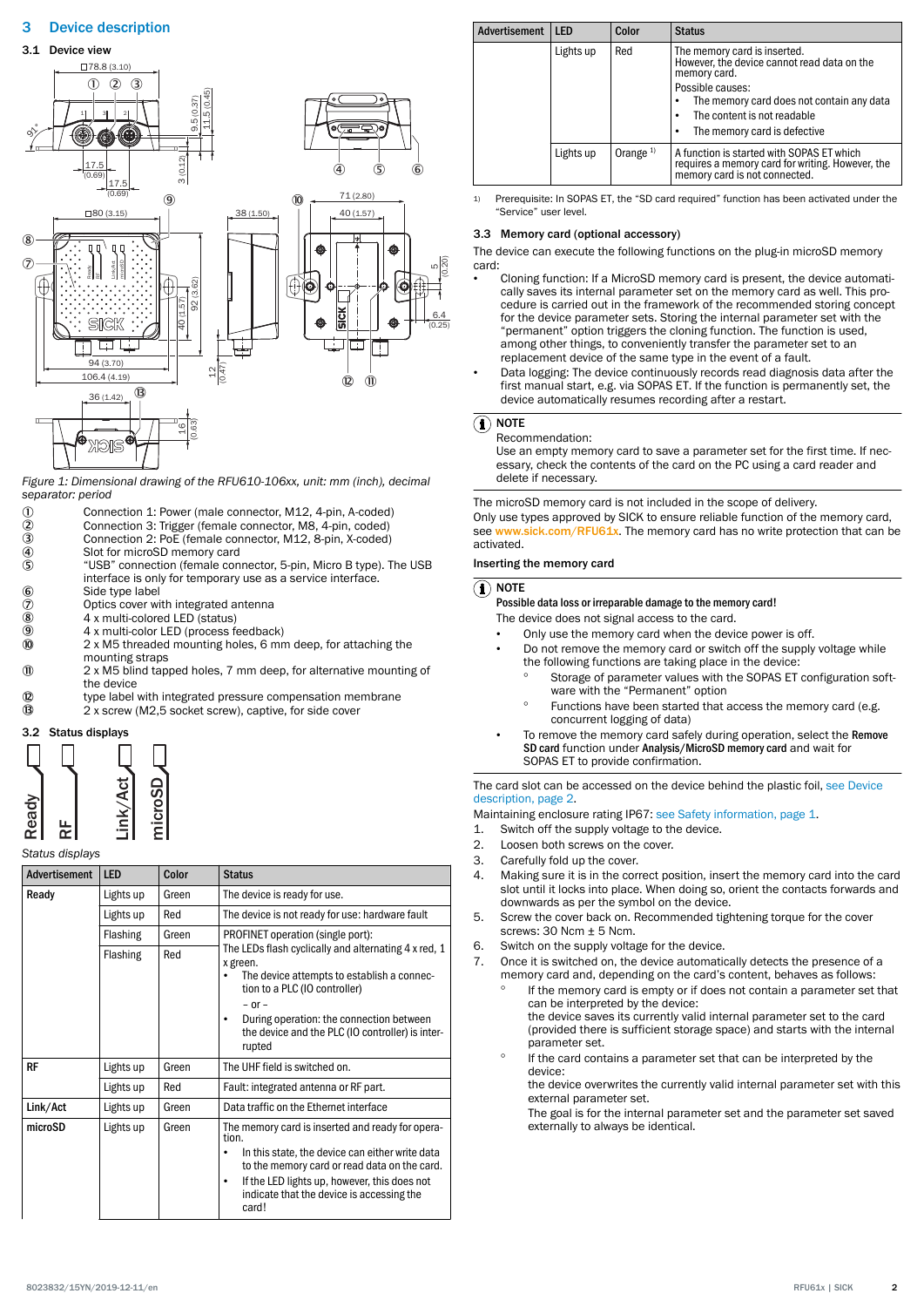# 4 Mounting

# 4.1 Scope of delivery

- The device in the version ordered (region assignment). Electrical connections are fitted with protective caps or plugs. Without connecting cables. 2 fixing straps incl. 2 M5 screws are included.
- Printed Quick Start Guide, language versions dependent on region: [see](#page-6-0) [Device overview, page 7](#page-6-0). Copies in other languages may be available in PDF format on the device product page on the Internet at: [www.sick.com/](http://www.sick.com/RFU61x) [RFU61x](http://www.sick.com/RFU61x).

## 4.2 Auxiliary equipment required

- 2 x M5 screws for mounting the device on a mounting device (bracket) sup‐ plied by the customer. The screw length depends on the mounting base (wall thickness of the bracket).
- When using an optional SICK bracket, the screws for mounting the device on the bracket are included the scope of delivery of the bracket.

# 4.3 Installation requirements

- The permissible ambient conditions for operating the device must be observed, e.g. assigned radio region: [see Device overview, page 7,](#page-6-0) ambi‐ ent temperature: [see Technical data, page 6](#page-5-0) and ground potential: see Electrical installation, page 3.
- The device must be mounted using the 2 M5 blind tapped holes provided, [see Device view, page 2.](#page-1-0)
- If necessary, use stable mounting equipment with sufficient load-bearing capacity and appropriate dimensions for the device. Weight of the device (without cables): [see Technical data, page 6](#page-5-0), device dimensions: [see](#page-1-0) [Device view, page 2.](#page-1-0)
- Make sure there is no electrically conductive material between transponder and device

# 4.4 Mounting the device

- Select a suitable mounting location for the device. The mounting location and position depend on the antenna field of the device and the transpon‐ ders used.
- 2. Perform one of the following steps:
	- a) Mount the device using the 2 mounting straps provided. To do this, screw the supplied M5 screws max. 6 mm deep into the two outer threaded mounting holes on the back of the device, [see Device view,](#page-1-0) [page 2](#page-1-0).
	- b) Mount the device on the bracket provided by the customer using 2 screws. Screw M5 screws max. 7 mm deep into the two inner threaded mounting holes, [see Device description, page 2](#page-1-0).
	- c) Mount the device on the SICK mounting accessories ordered separately. Proceed as described under b).
- 3. Align the surface of the integrated antenna of the device (front face) to the transponder on the object. While doing so, take into account the shape, alignment, and dimensions of the antenna field. Avoid as far as possible any large metal surfaces positioned to the front. If this is not possible, do not mount the antenna plane parallel with the surface.



*Figure 2: Selection of the approach angle with a large metal surface on the front. e.g., 10°*

- 1 Metal surface
- 4. Ensure there is no electrically conductive material (e.g., metal, liquids) or persons between the device and the transponder during the write or read process. This will absorb or reflect the generated UHF field and thereby reduce the read range.

### Read range

The environment influences the UHF field of the integrated antenna, making it impossible to provide a "clear" demarcation of the read range.

- Application-specific reflections can result in both overreaches and "holes"
- Other factors that can significantly impact the read range include:
	- Quality of the transponder: antenna gain, the integrated transponder chip and related sensitivity, reflected energy
	- ° Material of the carrier object (plastic, wood, metal)
	- ° Objects between the device and transponder that can affect the UHF field (items, liquids, people)

In addition to the read results, the device can also output diagnostic data. The diagnostic data provides an indication of the write and read quality. This diagnos‐ tic data can be used to achieve optimum read results when setting up the system. The radiation pattern shown here for the device's antenna was obtained in a reproducible environment (absorber chamber as a reflection-free space) for illustrative purposes. The diagram shows how the UHF field propagates in the reflec‐ tion-free space, but cannot be used to draw any conclusions on the likely read range in a real application on-site.



*Figure 3: Radiation pattern of the integrated antenna of the RFU61x (typical): Measured antenna gain in dBic at 866.5 MHz, LHCP (left-hand circularly polar‐ ized)*

- 1 Horizontal plane (azimuth)<br>1 Vertical plane (elevation)
- Vertical plane (elevation)

# 5 Electrical installation

- The electrical installation must only be performed by an electrically qualified person.
- Standard safety requirements must be observed when working on electrical systems!
- Electrical connections between the read/write device and other devices are only allowed to be made or separated in a voltage-free state. Otherwise, there is a risk of damaging the devices.
- When using connecting or extension cables with an open end, make sure that bare wire ends are not touching (risk of short-circuit when the supply voltage is switched on). Wires must be appropriately insulated from each other. This also applies to unused wires.
- Wire cross-sections in the supply cable from the customer's power system must be designed in accordance with the applicable national standards.
- Connect the device only to the permissible supply voltage, [see Technical](#page-5-0) [data, page 6.](#page-5-0)
- Protect the device with a separate fuse of 0.8 A (slow blowing) at the start of the supply circuit.
- All circuits connected to the device must be designed as ES1 circuits. The voltage supply or power supply unit must satisfy ES1 requirements in accordance with the currently applicable EN 62368-1.

#### WARNING ⚠

### Risk of injury and damage caused by electrical current!

As a result of equipotential bonding currents between the device and other grounded devices in the system, faulty grounding of the device can give rise to the following dangers and faults:

- Dangerous voltages are applied to the metal housings.
- Devices will behave incorrectly or be destroyed.
- Cable shielding will be damaged by overheating and cause cable fires.

### Remedial measures

- Only skilled electricians should be permitted to carry out work on the electrical system.
- If the cable insulation is damaged, disconnect the voltage supply immediately and have the damage repaired.
- Ensure that the ground potential is the same at all grounding points.
- Where local conditions do not meet the requirements for a safe earthing method, take appropriate measures (e.g., ensuring lowimpedance and current-carrying equipotential bonding).

# $\Omega$  note

For recommended measures for eliminating hazards, see the "Electrical installation" chapter in the RFU61x RFID read/write device (UHF) operat‐ ing instructions on the product page on the Internet at [www.sick.com/](http://www.sick.com/RFU61x) [RFU61x](http://www.sick.com/RFU61x)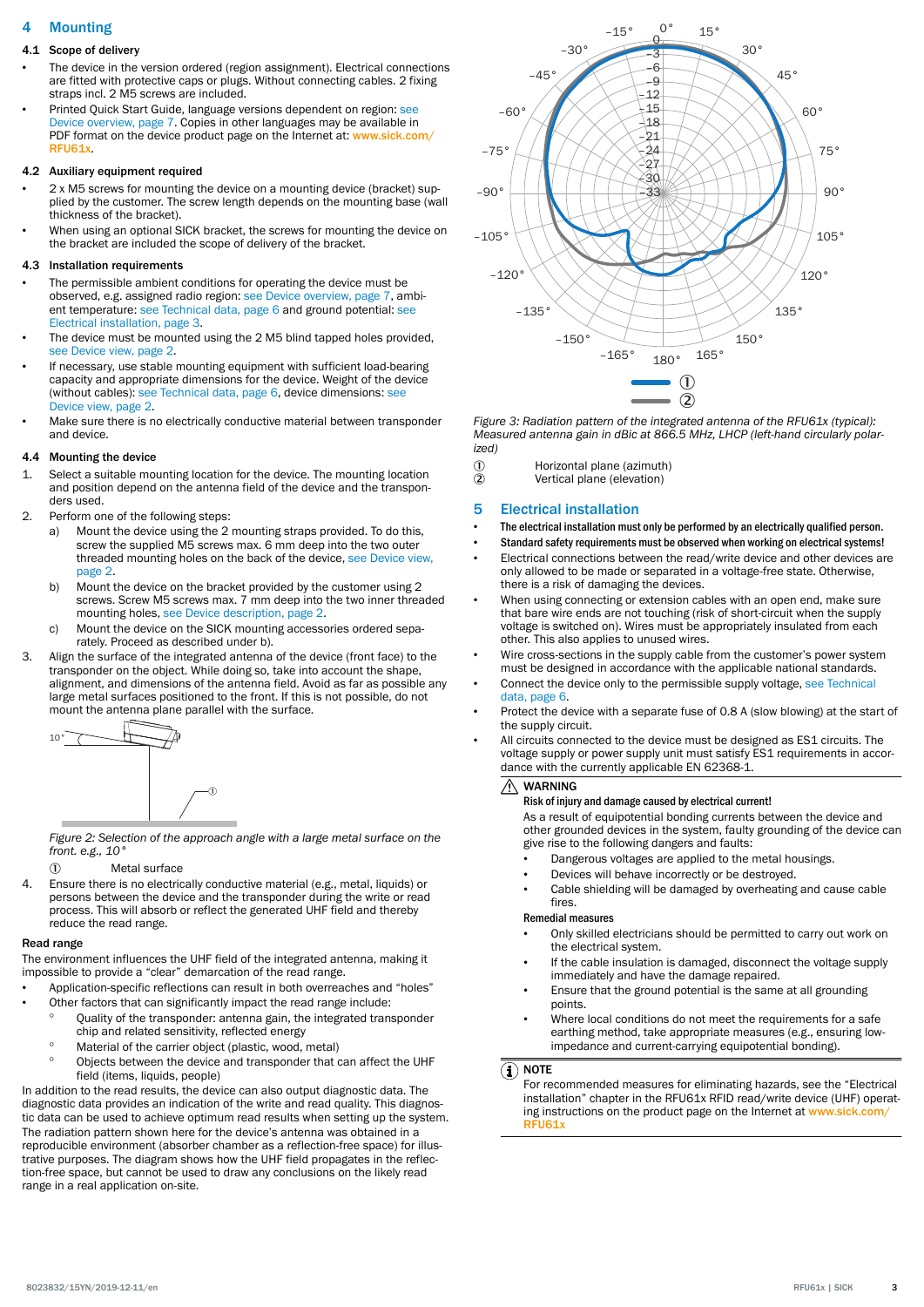#### **NOTICE**  $\mathbf{I}$

# Risk of damage to the device due to reverse polarity of the supply voltage!

The supply voltage input for the device is designed with internal circuit protection to provide reverse polarity protection. The internal functional earth, which also corresponds to the negative pole of the supply voltage for the device, is connected directly to the metal housing of the device due to reasons relating to high frequency.

If the supply voltage is polarity-reversed, this will not cause any damage provided that the following conditions are met for the device:

The device is not connected in an electrically conductive manner, either via other cables or via its housing, to other peripheral devices which use the same reference potential.

# $\left(\mathbf{i}\right)$  note

For a more in-depth examination, see the "Electrical installation" chap‐ ter in the RFU61x RFID read/write device (UHF) operating instructions on the product page on the Internet at [www.sick.com/RFU61x](http://www.sick.com/RFU61x).

# 5.1 Connecting the device electrically

### $\mathbf \Omega$  note

The USB interface of the device is used in industrial environments only as a service interface for temporary use (e.g. for configuration, troubleshooting). Permanent use in operational use of the system as a host interface is not intended.

# Voltage supply

There are two ways to supply the device with voltage, as follows:

- Power and Ethernet: DC 18 V ... 30 V
- Connection 1: power (DC 24 V)
	- ° Connection 2: Ethernet or PoE
- 2. Power over Ethernet (PoE): DC 48 V / 57 V according to PoE technology
	- Connection 1: not assigned
	- Connection 2: PoE

# $\left( \mathbf{\hat{i}}\right)$  note

The voltage supply via a power supply unit must be capable of bridging a brief power failure of 20 ms.

Both variants can be combined. Recommendation: select only one variant.

### *Connecting connection variants at the same time*

| Initial situation                                                            | Adjustment                                           | <b>Effect</b>                                                                                                                 |
|------------------------------------------------------------------------------|------------------------------------------------------|-------------------------------------------------------------------------------------------------------------------------------|
| Voltage supply power via con-<br>nection 1                                   | Additionally, PoE connected<br>via connection 2.     | No effect on the device sta-<br>tus.                                                                                          |
| Voltage supply PoE via con-<br>nection 2                                     | Additionally, power con-<br>nected via connection 1. | No effect on the device sta-<br>tus.<br>Voltage supply with immedi-<br>ate effect via power via con-<br>nection 1 (dominant). |
| Voltage supply power via connection 1 (dominant) and PoE<br>via connection 2 | Connecting power via con-<br>nection 1 is isolated.  | Device restarts.<br>Voltage supply with immediate effect via PoE via connec-<br>tion 2.                                       |

After successful initialization, the Ready LED illuminates green.

# **Trigger**

Read and write commands for the device can be started and ended using a trig‐ ger sensor. A trigger sensor can be connected directly to the device (connection 3). The permanently active supply voltage is received by the trigger sensor from the device. If connection 3 is not used, provide the female connector with a protective plug. Additional information, [see Technical data, page 6.](#page-5-0) Connection 3: trigger

۶  $\sigma$  $\mathcal{O}$  $\mathsf{C}$ 



*Figure 4: Female connector, M8, 4-pin, coded*

#### *Pin assignment of the "Trigger" connection*

| Pin | <b>Signal</b>          | <b>Function</b>        |
|-----|------------------------|------------------------|
|     | V <sub>S</sub> Trigger | Trigger supply voltage |
|     | ΝC                     | <b>NC</b>              |
|     | GND                    | Functional ground      |
|     | Sensor 1               | Digital input          |

# $\left(\widehat{\mathbf{1}}\right)$  note

The numbering of the data interfaces (Aux 1, etc.) in the following block diagrams provides a better overview, but is not shown in configuration tools such as the SOPAS ET configuration software.





- 1 Trigger sensor for external read cycle (optional)<br>
2 Supply voltage  $V_s$
- 

5.1.1 RFU610-106xx: Power and Ethernet

- $\overline{2}$  Supply voltage V<sub>s</sub><br>3 Adapter cable (m Adapter cable (male connector, USB, Micro-B type/male connector, USB, type A)
- 4 USB, alternative to Ethernet Aux port. The USB interface is only for temporary use as a service interface.
- 5 Configuration with SOPAS ET, prepared representation of the read result, transponder access or reading diagnostics
- 6 Adapter cable (male connector, M12, 8-pin, X-coded/male connector, RJ-45, 8-pin)
- 1. Connect connection 1 via a power adapter cable (e.g. part no. 2095607) directly to a supply voltage.
- 2. Connect connection 2 via a Ethernet adapter cable (e.g. part no. 6049728) directly to a PC.
- 3. Connect the trigger sensor (e.g. GL6 [part no. 1059241]) via a trigger
- adapter cable (e.g. part no. 2096347) directly to connection 3 of the device.

# Connection 1: power



*Figure 5: Male connector, M12, 4-pin, A-coded*

*Pin assignment of the "Power" connection*

| Pin | <b>Signal</b> | <b>Function</b> |
|-----|---------------|-----------------|
|     | $V_{\rm S}$   | Supply voltage  |
|     | <b>NC</b>     | ΝC              |
| 3   | GND_ext       | Primary ground  |
|     | <b>NC</b>     | <b>NC</b>       |

Connection 2: Ethernet



*Figure 6: Female connector, M12, 8-pin, X-coded*

*Pin assignment of the "Ethernet" connection*

| Pin            | <b>Signal</b> | <b>Function</b> |
|----------------|---------------|-----------------|
| 1              | $TD+$         | Sender+         |
| $\overline{2}$ | $TD-$         | Sender-         |
| 3              | $RD+$         | Receiver+       |
| 4              | $RD-$         | Receiver-       |
| 5              | PoE-          | Supply voltage- |
| 6              | PoE-          | Supply voltage- |
| $\overline{7}$ | $PoE+$        | Supply voltage+ |
| 8              | PoE+          | Supply voltage+ |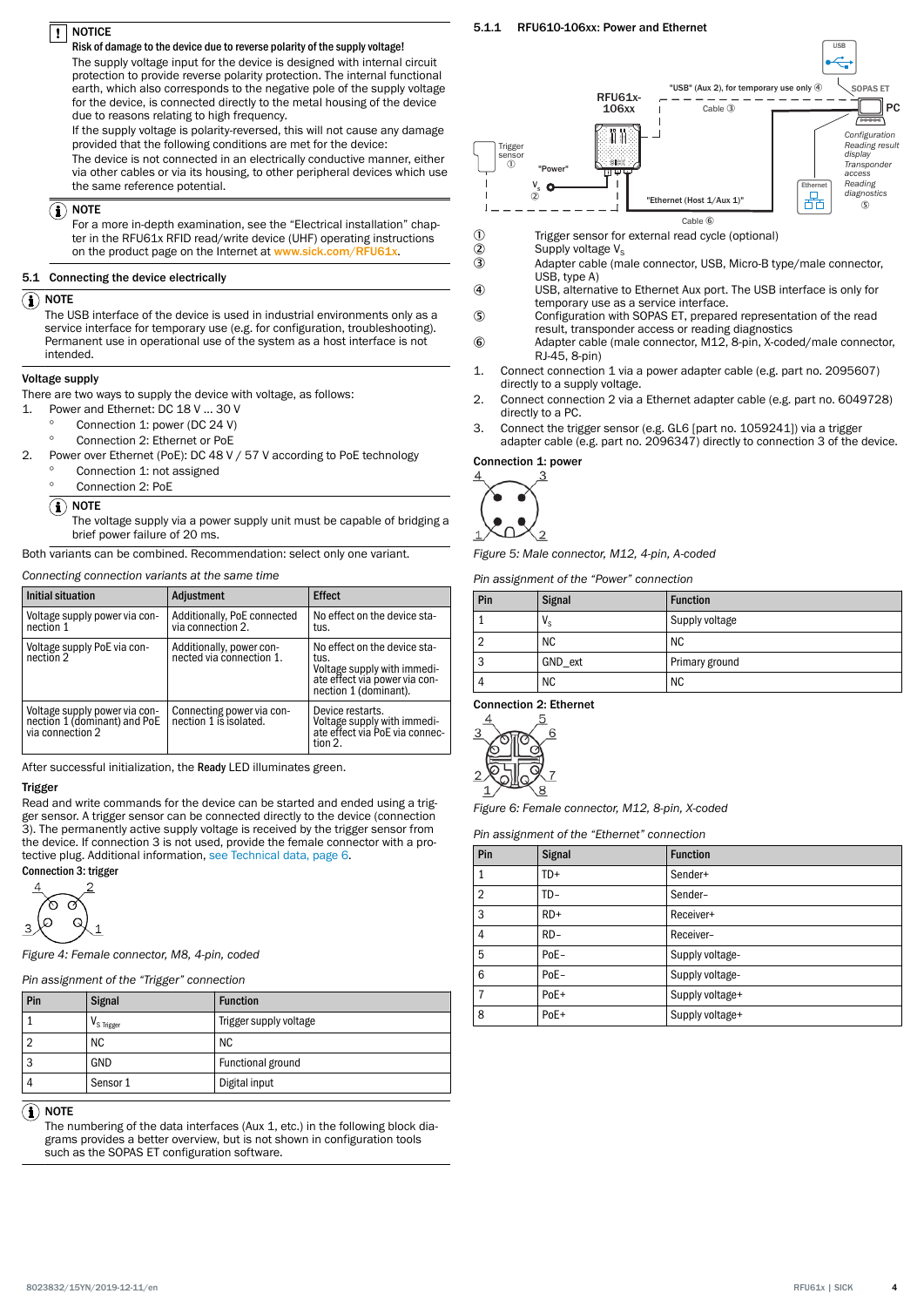



\*) PD = Powered Devices 6 \*\*) PSE = Power Sourcing Equipment 5

- 1 Trigger sensor for external read cycle (optional)<br>2 Adapter cable (male connector USB Micro-B ty Adapter cable (male connector, USB, Micro-B type/male connector, USB, type A)
- 3 USB, alternative to Ethernet Aux port. The USB interface is only for temporary use as a service interface.
- 4 Configuration with SOPAS ET, prepared representation of the read result, transponder access or reading diagnostics
- 
- $5$  PSE = Energy source<br>  $6$  PD = Energy consum PD = Energy consumer
- 7 Adapter cable (male connector, M12, 8-pin, X-coded/male connector, RJ-45, 8-pin)
- 1. Connect connection 2 via a PoE adapter cable (e.g. part no. 6049728) directly with a PoE switch or PoE injector.
- 2. Connect the trigger sensor (e.g. GL6 [part no. 1059241]) via a trigger adapter cable (e.g. 2096347) directly to connection 3 of the device.

Connection 2: PoE



*Figure 7: Female connector, M12, 8-pin, X-coded*

*Pin assignment of the "PoE" connection*

| Pin            | <b>Signal</b> | <b>Function</b> |
|----------------|---------------|-----------------|
|                | $TD+$         | Sender+         |
| $\overline{2}$ | TD-           | Sender-         |
| 3              | $RD+$         | Receiver+       |
| 4              | $RD -$        | Receiver-       |
| 5              | PoE-          | Supply voltage- |
| 6              | PoE-          | Supply voltage- |
| 7              | PoE+          | Supply voltage+ |
| 8              | PoE+          | Supply voltage+ |

# 6 Commissioning and configuration with computer (Windows PC)

Adaptation of the device parameters to the application as well as diagnostics in the event of malfunctions take place as default with the SOPAS ET configuration software.

# 6.1 Installing and starting the configuration software

- 1. Download and install the latest version of the SOPAS ET configuration software, as well as the current device description files (\*.sdd): [www.sick.com/SOPAS\\_ET](http://www.sick.com/SOPAS_ET). In this case, select the "Complete" option as sug-
- gested by the installation wizard. Administrator rights may be required on the computer (PC) to install the software.
- 2. Start the "SOPAS ET" program option after completing the installation. Path: Start > Programs > SICK > SOPAS ET Engineering Tool > SOPAS.
- 3. Establish communication between SOPAS ET and device with the automatically launching wizard. To do so, select the RFU610-106xx under the devices available depending on the connected communication interface, e.g. in the Ethernet (default Ethernet address: IP address: 192.168.0.1, subnet mask: 255.255.255.0). SOPAS ET establishes communication with the device and loads the associated device description file. The Quickstart tab opens.

# 6.2 Detecting a transponder in Quickstart mode

- 1. Bring one or more standards-compliant UHF transponders into the working range of the integrated antenna of the device. The UII/EPC of the individual transponders must be differentiated so that the device can detect several transponders.
- 2. Click the Start button on the Quickstart tab of SOPAS ET. SOPAS ET generates an automated read cycle and lists the detected transponders one after another in the Quickstart window.



*Figure 8: SOPAS ET display of the detected transponders in the Quickstart window*

#### Feedback about transponder detection in the UHF field

In Quickstart mode, the default lighting behavior of the process feedback LEDs indicates whether a UHF field is present and whether the device has detected transponders. The process feedback LEDs are located in the four corners of the antenna cover and light up blue in this case. Choose between two brightness levels in SOPAS ET to adjust the brightness of the process feedback LEDs.

#### *Process feedback LEDs*

| <b>LED status</b>               | <b>Status</b>                     |
|---------------------------------|-----------------------------------|
| Lit up (permanently)            | No transponder in field           |
| Flashing slowly $(f = 1.25 Hz)$ | 1 transponder in field            |
| Flashing quickly $(f = 2.5 Hz)$ | 2 transponders in field           |
| Flashing faster ( $f = 5$ Hz)   | More than 2 transponders in field |

# $\left(\widehat{\mathbf{I}}\right)$  note

Quickstart mode is not intended to be used during normal operation. For operational use, set a read cycle using the object trigger control in SOPAS ET.

#### 6.3 Accessing the data on a transponder

- 1. In order to access the memory area of a transponder, click the Stop button in Quickstart.
- 2. Highlight the desired transponder (click it with the mouse).
- 3. Click the Transponder Access button. The Transponder Management Access tab dis‐ plays the content of the selected transponder.

| <b>Memory bank 10 - TID</b><br>UII memory [bit]<br>IC-type<br>User memory [bit]<br>NXP<br>G2XM<br>272<br>512<br>Memory bank 01 - UII / EPC<br>● HEX O BIN O ASCII O VDA<br>Bit position: 240<br>V UMI<br><b>CRC</b><br>PC<br>UII length<br><b>ISO</b><br><b>AFI</b><br>240<br>A1<br>3879<br>7DA1<br>$\checkmark$<br>Write UII<br>Memory bank 11 - user memory<br>$0 \circ$<br>512 C<br>Reread user memory<br>Start addr.<br>End addr.<br><b>Bit position</b><br>$\circ$<br>Single editor   Dual editor<br>⊙ HEX O BIN O ASCII O VDA<br>Write user memory<br>Detect user memory size | <b>Tag access</b>                        |  |
|-------------------------------------------------------------------------------------------------------------------------------------------------------------------------------------------------------------------------------------------------------------------------------------------------------------------------------------------------------------------------------------------------------------------------------------------------------------------------------------------------------------------------------------------------------------------------------------|------------------------------------------|--|
|                                                                                                                                                                                                                                                                                                                                                                                                                                                                                                                                                                                     | Show password management and tag locking |  |
|                                                                                                                                                                                                                                                                                                                                                                                                                                                                                                                                                                                     | E200 6003 2757 DDE9                      |  |
|                                                                                                                                                                                                                                                                                                                                                                                                                                                                                                                                                                                     | Manufacturer                             |  |
|                                                                                                                                                                                                                                                                                                                                                                                                                                                                                                                                                                                     |                                          |  |
|                                                                                                                                                                                                                                                                                                                                                                                                                                                                                                                                                                                     |                                          |  |
|                                                                                                                                                                                                                                                                                                                                                                                                                                                                                                                                                                                     | UII                                      |  |
|                                                                                                                                                                                                                                                                                                                                                                                                                                                                                                                                                                                     | <b>URI</b>                               |  |
|                                                                                                                                                                                                                                                                                                                                                                                                                                                                                                                                                                                     |                                          |  |
|                                                                                                                                                                                                                                                                                                                                                                                                                                                                                                                                                                                     |                                          |  |
|                                                                                                                                                                                                                                                                                                                                                                                                                                                                                                                                                                                     |                                          |  |
|                                                                                                                                                                                                                                                                                                                                                                                                                                                                                                                                                                                     |                                          |  |
|                                                                                                                                                                                                                                                                                                                                                                                                                                                                                                                                                                                     |                                          |  |
|                                                                                                                                                                                                                                                                                                                                                                                                                                                                                                                                                                                     |                                          |  |
|                                                                                                                                                                                                                                                                                                                                                                                                                                                                                                                                                                                     |                                          |  |
|                                                                                                                                                                                                                                                                                                                                                                                                                                                                                                                                                                                     |                                          |  |
|                                                                                                                                                                                                                                                                                                                                                                                                                                                                                                                                                                                     |                                          |  |
|                                                                                                                                                                                                                                                                                                                                                                                                                                                                                                                                                                                     |                                          |  |
|                                                                                                                                                                                                                                                                                                                                                                                                                                                                                                                                                                                     |                                          |  |
|                                                                                                                                                                                                                                                                                                                                                                                                                                                                                                                                                                                     |                                          |  |
|                                                                                                                                                                                                                                                                                                                                                                                                                                                                                                                                                                                     |                                          |  |
|                                                                                                                                                                                                                                                                                                                                                                                                                                                                                                                                                                                     |                                          |  |
|                                                                                                                                                                                                                                                                                                                                                                                                                                                                                                                                                                                     |                                          |  |
|                                                                                                                                                                                                                                                                                                                                                                                                                                                                                                                                                                                     |                                          |  |
|                                                                                                                                                                                                                                                                                                                                                                                                                                                                                                                                                                                     |                                          |  |
|                                                                                                                                                                                                                                                                                                                                                                                                                                                                                                                                                                                     |                                          |  |

*Figure 9: SOPAS ET: Transponder Access display window*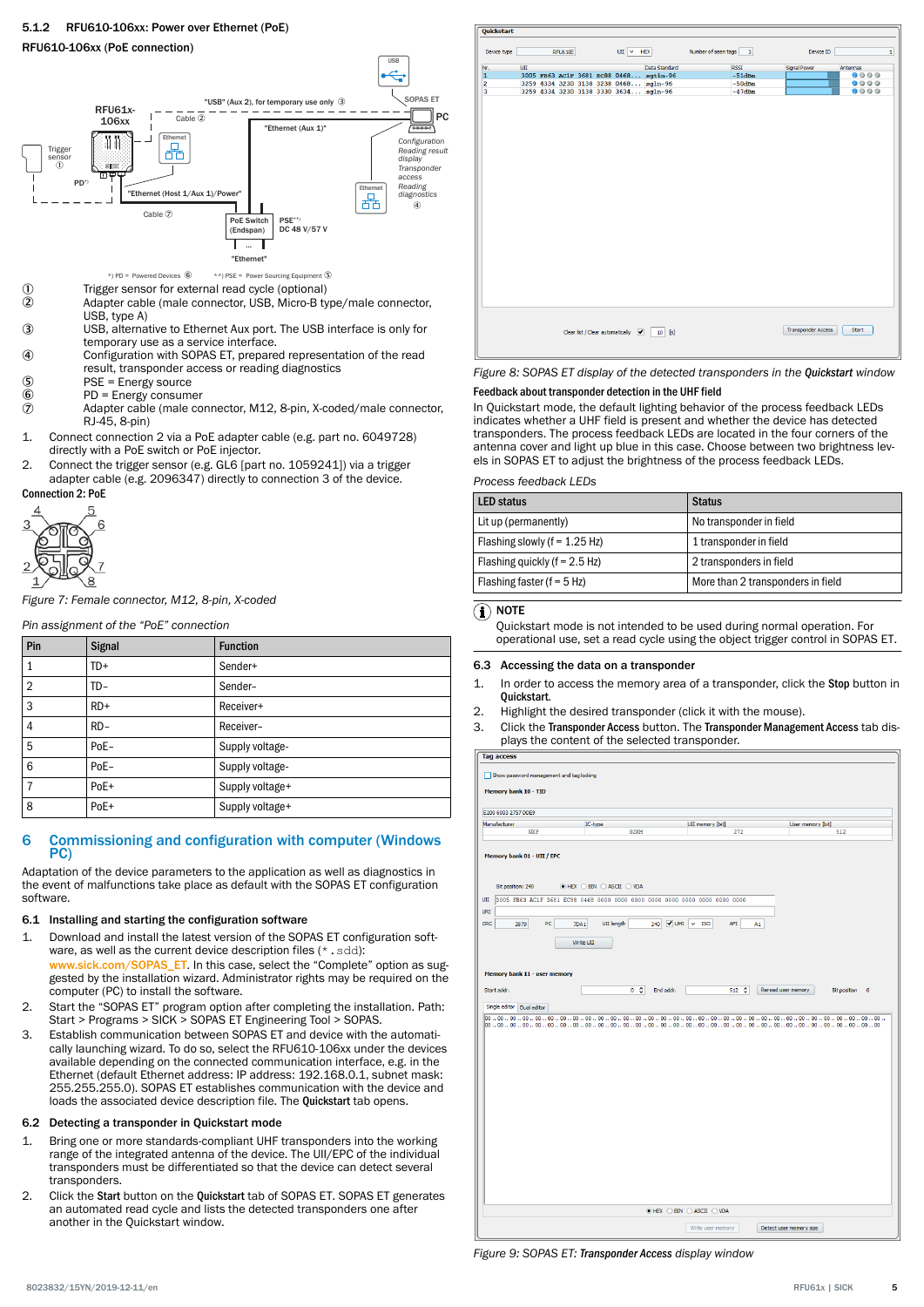# <span id="page-5-0"></span> $\Omega$  note

The device cannot write the TID (tag identifier) of the transponder.

# 6.4 Continuing the configuration

- 1. Under SOPAS ET in the left-hand navigation tree, edit the required tabs for the application using the additional entries under Parameters.
	- These include amongst others:
		- antenna configuration, performance optimization, data pre-processing, transponder processing
		- ° Object trigger control (e.g. via digital input "Sensor 1"), data processing and output
		- Data output interface(s), function of the digital input and use of an optional memory card if necessary.
- 2. Set the transmitting power for the integrated antenna using sliders on the Antenna Configuration tab.
	- Regional permissible values for the antenna, [see Device overview,](#page-6-0) [page 7](#page-6-0).
	- ° Transmitting power default RFU610-106xx: 10 dBm (10 mW)



*Figure 10: SOPAS ET: Example setting for the integrated antenna*

3. Test and, if necessary, modify the settings made during operational use of the system.

# 6.5 Completing the configuration

- Permanently save the entire configuration once it has been successfully tested:
	- ° Parameter set in the device: Click the button  $\mathcal{L}$ .
	- Configuration file on the PC: Click buttons Device > Export SDV file.

# 7 Maintenance and care

The device does not contain components that require maintenance.

If it is contaminated (e.g. metal dust), clean the front of the device (antenna hood) carefully using a soft, damp cloth (with a mild cleaning agent) in order to achieve the full read and write speed. The antenna hood is made of plastic.

# 8 Transport and storage

Transport and store the device in the original packaging, with protective plugs and caps completely screwed-on. Do not store outdoors. To ensure that any residual moisture present can escape, do not store the device in airtight containers. Do not expose to any aggressive substances.

Storage conditions: dry, dust-free, no direct or indirect sunlight, as little vibration as possible. Storage temperature and relative humidity see Technical data, page 6.

# 9 Repairs

Repair work on the device may only be performed by qualified and authorized ser‐ vice personnel from SICK AG.

# 10 Disassembly and disposal

Any device which can no longer be used must be disposed of in an environmen‐ tally friendly manner in accordance with the applicable national waste disposal regulations. As it is categorized as electronic waste, the device must never be dis‐ posed of with household waste!

# 11 Technical data

# 11.1 Features

|                                                      | RFU610-106xx                                          |
|------------------------------------------------------|-------------------------------------------------------|
| Version<br>(working range)                           | Short range                                           |
| <b>Product category</b>                              | RFID read/write device (UHF) with integrated antenna  |
| <b>Frequency band</b>                                | UHF (860 MHz  960 MHz)                                |
| Radio equipment<br>approval<br>(regional assignment) | Depending on type, see Device overview, page 7        |
| <b>Carrier frequency</b>                             |                                                       |
| <b>Transmitting power</b>                            |                                                       |
| RFID standard (air inter-<br>face)                   | EPCglobal UHF Class 1 Generation 2, ISO/IEC 18000-6 C |
| <b>Modulation</b>                                    | <b>PR-ASK</b>                                         |
| <b>Connection type</b>                               | Power and Ethernet or PoE                             |

|                          | RFU610-106xx                                                                                                                                                                                                                   |
|--------------------------|--------------------------------------------------------------------------------------------------------------------------------------------------------------------------------------------------------------------------------|
| Read range               | Typically: $0.5$ m <sup>1)</sup>                                                                                                                                                                                               |
| Antenna                  | Integrated antenna<br>Transmitting power: adjustable<br>Polarization: circular (LHCP <sup>2)</sup> )<br>٠<br>Axis behavior: typically 2 dB (ETSI), 3 dB (FCC)<br>Aperture angle: 110°<br>Front-to-back ratio: typically > 5 dB |
| <b>Service functions</b> | Semi-automated saving of parameter data (parameter cloning)<br>outside the device memory:<br>Using insertable microSD memory card 3) in the device                                                                             |
| <b>Clock</b>             | Network time protocol (NTP), no internal clock                                                                                                                                                                                 |
| <b>Conformities</b>      | Depending on type. See type-specific online data sheet at:<br>www.sick.com/RFU61x<br>UL: RFU610-10601 (USA and Canada) <sup>4)</sup>                                                                                           |
| <b>Certificates</b>      | Depending on type. See "Downloads" section online at:<br>www.sick.com/RFU61x                                                                                                                                                   |

1) The read range depends on the transponder used and the ambient conditions.

2) LHCP = left-hand circular polarization.

3) Optional accessories.

4) UL-certified if the type label contains the UL logo and the UL conditions are met during device operation.

### 11.2 Interfaces

|                           | RFU610-106xx                                                                                                                                                                                                                                                                                                                      |
|---------------------------|-----------------------------------------------------------------------------------------------------------------------------------------------------------------------------------------------------------------------------------------------------------------------------------------------------------------------------------|
| <b>Ethernet</b>           | Protocol: TCP/IP<br>٠<br>Function: host (data output of the read result)<br>٠<br>Function: Aux (service) <sup>1)</sup><br>٠<br>Data transmission rate 10/100 Mbit/s<br>٠<br>Services: DHCP, NTP, HTTP/HTTPS<br>$\bullet$                                                                                                          |
| <b>PROFINET</b>           | Protocol: PROFINET<br>$\bullet$<br>Function: host (data output of read result), PROFINET Single<br>٠<br>Port $2$<br>Data transmission rate 10/100 Mbit/s<br>٠                                                                                                                                                                     |
| EtherNet/IP™              | Protocol: EtherNet/IP™<br>٠<br>Function: host (data output of the read result)<br>٠<br>Data transmission rate 10/100 Mbit/s<br>$\bullet$                                                                                                                                                                                          |
| USB 2.0 $3$               | Function: Aux (service) <sup>1)</sup><br>٠                                                                                                                                                                                                                                                                                        |
| Digital input             | Version: physical, switching<br>٠<br>$V_{in}^{4}$ <sup>4)</sup> = max. 30 V, $I_{in}^{5}$ <sup>5</sup> = max. 5 mA. $V_{s \text{ trigger}}^{6}$ = $V_{s}$ , $I_{s \text{ trigger}}^{7}$ =<br>٠<br>max. 40 mA<br>Debounce time: adjustable 8)<br>٠<br>A corresponding trigger sensor (e.g. GL 6) can be connected<br>٠<br>directly |
| <b>Optical indicators</b> | 4 RGB LEDs (status indicators) on front top<br>٠<br>4 x RGB LEDs (process feedback) in the four corners of the<br>٠<br>antenna cover. Display function can be set with pre-defined<br>color assignment 8).                                                                                                                        |
| Configuration             | SOPAS ET configuration software, CoLa commands (telegrams),<br>web server, fieldbus controller (PLC) with additional support by<br>SICK function blocks                                                                                                                                                                           |
| Programming               | Application-specific programming with SICK AppStudio <sup>9)</sup> devel-<br>opment environment.<br>You can find further information on the Internet at:<br>www.sick.com/SICK_AppStudio                                                                                                                                           |

1) Service: e.g. configuration, diagnosis, transponder access or prepared representation of the read result.

2) Function blocks for PLC types from different manufacturers are available online at: ww.sick.com/RFU61x

- 3) USB interface only for temporary use (servicing).
- 4) Input voltage.<br>5) Input current.
- Input current.
- 6) Supply voltage for external trigger sensor.
- 7) Supply current for external trigger sensor.
- 8) For example using the SOPAS ET configuration software.<br>9) This functionality can be unlocked with the SDK6U SD ca
- This functionality can be unlocked with the SDK6U SD card. Available online at: [www.sick.com](http://www.sick.com)

#### 11.3 Mechanics and electronics

|                               | RFU610-106xx                                                                                                                                                                                                              |  |  |  |
|-------------------------------|---------------------------------------------------------------------------------------------------------------------------------------------------------------------------------------------------------------------------|--|--|--|
| <b>Electrical connection</b>  | Connection 1: male connector, M12, 4-pin, A-coded<br>Connection 2: female connector, M12, 8-pin, X-coded<br>Connection 3: female connector, M8, 4-pin, coded<br>USB interface: female connector, 5-pin, Micro B type<br>٠ |  |  |  |
| Supply voltage V <sub>s</sub> | ES1 according to EN 62368-1, NEC protection class 2<br>(UL13010)<br>Power and Ethernet: DC 18 V  30 V<br>PoE: DC 48 V / 57 V according to PoE technology                                                                  |  |  |  |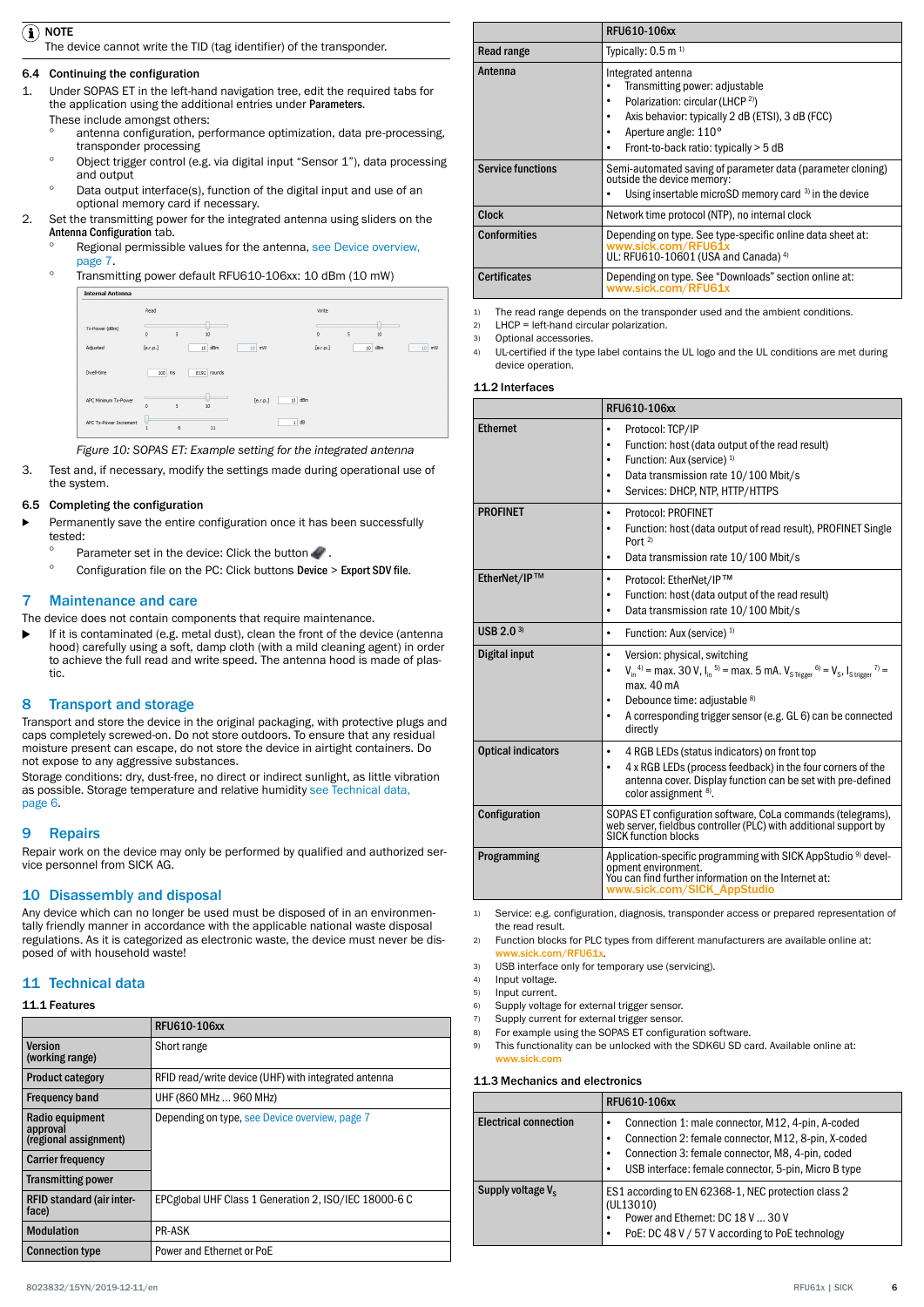<span id="page-6-0"></span>

|                          | RFU610-106xx                                                                              |
|--------------------------|-------------------------------------------------------------------------------------------|
| <b>Power consumption</b> | Operation: 6 W typical <sup>1)</sup><br>٠<br>Standby: 3 W typical<br>٠                    |
| <b>Housing</b>           | Cast aluminum, plastic (PPS)                                                              |
| <b>Housing color</b>     | Black, silver                                                                             |
| Side cover               | Plastic foil, can be opened for temporary access to USB interface<br>and memory card slot |
| <b>MTBF</b>              | 22 years $2)$                                                                             |
| <b>Enclosure rating</b>  | IP67 (EN 60529:1991-10/A2:2000-02)                                                        |
| <b>Protection class</b>  | III (EN 61140:2006-08)                                                                    |
| <b>Safety</b>            | EN 62368-1:2014                                                                           |
| Weight                   | Approx. 313 g                                                                             |
| Dimensions (L x W x H)   | 92 mm x 80 mm x 38 mm $^{3}$                                                              |

1) At full transmitting power.

2) Continuous operation at an ambient operating temperature of +50 °C.

3) With any protruding connection or fastening elements, [see Device view, page 2](#page-1-0).

#### 11.4 Ambient data

|                                          | <b>RFU610-106xx</b>                                                                                              |
|------------------------------------------|------------------------------------------------------------------------------------------------------------------|
| Electromagnetic compati-<br>bility (EMC) | EN 301489-1 V2.1.1 (2017)<br>EN 301489-3 V1.6.1 (2013)                                                           |
| <b>Vibration resistance</b>              | IEC 60068-2-6:2007 (10 Hz  150 Hz / 5 g sine)<br>IEC 60068-2-64: 2008 (10 Hz  500 Hz / 3.5 g RMS)                |
| <b>Shock resistance</b>                  | IEC 60068-2-27:2008 (30 g / 6 ms / 12 shocks per axis/half sine and 25 g / 6 ms / 200 shocks per axis/half sine) |
| Ambient temperature                      | Operation: -25 °C  +50 °C<br>٠<br>Storage <sup>1)</sup> : -40 °C  +70 °C                                         |
| Permissible relative<br>humidity         | 0%90%, non-condensing                                                                                            |

Storage conditions [see Transport and storage, page 6](#page-5-0).

# 12 Device overview

# *RFU610-106xx: Device overview*

| Regional<br>assign-<br>ment | <b>Firmwa</b><br>re from<br>version | <b>Carrier fre-</b><br>quency | <b>Transmitting</b><br>power of the<br>integrated<br>antenna | <b>Device</b><br>type | Part no. | <b>Supplied</b><br>Quickstarts<br>(part no.)                          |
|-----------------------------|-------------------------------------|-------------------------------|--------------------------------------------------------------|-----------------------|----------|-----------------------------------------------------------------------|
| Europe/<br>South<br>Africa  | V2.06                               | 865.7 MHz<br>867.5 MHz        | Max. 25 mW<br>(ERP <sup>1</sup> )                            | RFU610-<br>10600      | 1091102  | English<br>(8023832),<br>German<br>(8024099)                          |
| USA/<br>Canada/<br>Mexico   | V2.06                               | 902.75 MHz<br>927.25 MHz      | Max. 40 mW<br>(EIRP <sup>2)</sup>                            | RFU610-<br>10601      | 1099890  | English<br>(8023832),<br>French<br>(8024100).<br>Spanish<br>(8024101) |
| India                       | V2.07                               | 865.7 MHz<br>866.9 MHz        | Max. 25 mW<br>(ERP <sup>1</sup> )                            | RFU610-<br>10603      | 1104443  | English<br>(8023832)                                                  |
| China                       | V2.07                               | 902.625 MHz<br>924.375 MHz    | Max. 25 mW<br>(ERP <sup>1</sup> )                            | RFU610-<br>10605      | 1101394  | English<br>(8023832),<br>Chinese<br>(8024104)                         |
| Japan                       | V2.07                               | 916.8 MHz<br>920.4 MHz        | Max. 40 mW<br>(EIRP <sup>2</sup> )                           | RFU610-<br>10607      | 1104447  | English<br>(8023832),<br>Japanese<br>(8024103)                        |

 $FRP =$  equivalent radiated power.

2) EIRP = equivalent isotropic radiated power.

#### 12.1 Operational restrictions

#### NOTICE  $\mathbf{1}$

# Operational restrictions!

Depending on its type, the RFU610-106xx is configured in its frequency band so that it corresponds to the respective region-dependent specifications. The relevant settings cannot be changed.

Without interfering with nationally protected frequencies (e.g. mobile radio), the device can be operated in the following assigned regions depending on the type, see Device overview, page 7"Device type" and "Regional assignment" column.

Operating the same RFU610-106xx in other regions can interfere with protected frequencies

- Only use the RFU610-106xx in the region for which a certification is available.
- When reselling the RFU610-106xx, inform the buyer that the regional assignment cannot be changed.

# France

The RFU610-106xx must not be operated within a 20 km radius of 13 military zones. Lithuania

There may be restrictions in Lithuania (extent not currently known).

#### USA

(1) This device complies with part 15 of the FCC Rules. Operation is subject to the following two conditions:

(1) This device may not cause harmful interference, and (2) this device must accept any interference received, including interference that may cause undesired operation.

(2) Changes or modifications not expressly approved by the party responsible for compliance could void the user's authority to operate the equipment.

(3) Note: This equipment has been tested and found to comply with the limits for a Class A digital device, pursuant to part 15 of the FCC Rules. These limits are designed to provide reasonable protection against harmful interference when the equipment is operated in a commercial environment. This equipment generates, uses, and can radiate radio frequency energy and, if not installed and used in accordance with the instruction manual, may cause harmful interference to radio communications. Operation of this equipment in a residential area is likely to cause harmful interference in which case the user will be required to correct the interference at his own expense.

(4) To comply with FCC part 15 rules in the United States, the system must be pro‐ fessionally installed to ensure compliance with the Part 15 certification.

(5) It is the responsibility of the operator and profes-sional installer to ensure that only certified systems are deployed in the United States. The use of the system in any other combination (such as co-located antennas transmitting the same infor‐ mation) is expressly forbidden.

(6) This device complies with the limit values defined by the FCC for radio radia‐ tion in an uncontrolled environment. The device must have a minimum distance of 20 cm between the source of radiation and your body.

# Canada

(1) This Class A digital apparatus complies with Canadian ICES-003.

(2) This device satisfies the Industry Canada CNR applicable to license-free radio equipment. Use is permitted providing the two following conditions are met: (1) The device must not cause any faults and (2) the user of the device must accept any fault produced in the device, even if this may impair its function. Korea

Class A Equipment (Industrial Use) This device (Class A, EMC) is designed for industrial environments. As the seller and user, please observe this requirement and do not use in household applications!

#### **Taiwan**

Warning: For already-certified radio frequency devices with low power, the frequencies must not be changed, the power increased nor the properties and func‐ tions of the original design changed by companies or users without permission. The use of radio frequency devices with low power must not impair flight safety nor disturb legal communication; if faults are identified, use must be terminated immediately and improvements must be made until no more faults are present before further use is permissible. Legal communication from the previous point refers to radio communication carried out in accordance with the regulations of the Telecommunications Act. Radio frequency devices with low power must toler‐ ate faults caused by legal communication and industrial, scientific and medical devices and systems which emit radio waves.

# 13 Sources for obtaining more information

Additional information about the device, its optional accessories, and fieldbus modules can be found in electronic format on the following product pages on the Internet at:

# 13.1 RFID read/write device RFU610 (UHF)

[www.sick.com/RFU61x](http://www.sick.com/RFU61x)

#### Ordering information

- Device and its regional radio variants
- Compatible accessories, including transponders, cables, brackets, trigger sensors

# Documentation

- Online data sheet: summary of type-specific technical data including dimen‐ sional drawing for the selected device
- Quickstart RFID read/write device RFU610 (UHF)
- RFID read/write device operating instructions RFU61x (UHF)
- Technical information RFU parameters to support the configuration of the device
- Dimensional drawing and 3D CAD dimension models of the device in various electronic formats
- On request: Overview of the command strings of the device
- Documentation of accessories (mounting systems)

#### **Certificates**

• EU declaration of conformity and further certificates

#### **Software**

- SOPAS ET configuration software
- SDD files (device description files for SOPAS ET)
- Function blocks for communication between a programmable logic controller (PLC) from different manufacturers and the device or the fieldbus modules.
- Support is also available from your sales partner: [www.sick.com](http://www.sick.com)

### 13.2 Copyright notices

#### Open source programs

SICK uses open-source software in the device. This software is licensed by the rights holders using the following licenses among others: the free licenses GNU General Public License (GPL Version2, GPL Version3) and GNU Lesser General